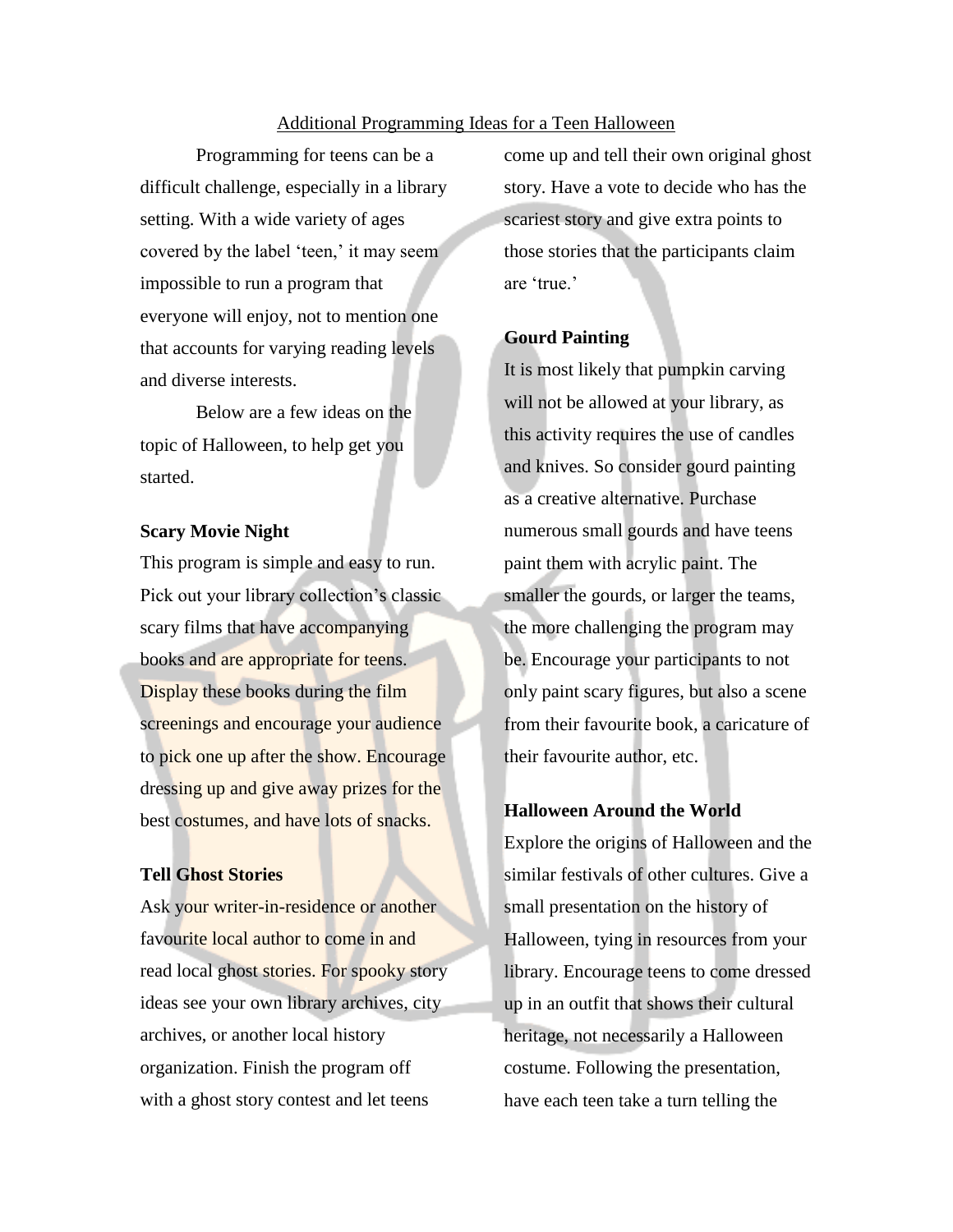group about their culture in general, how they personally celebrate Halloween, and if they have ever celebrated a 'traditional' Halloween before with their families.

## **Trick-or-Read**

Have teens roam around to the various library desks or departments, ie. reference services, technology services, children's department, sign-out desk, etc. and trick-or-treat. However, in order to get a treat, each teen must answer a question based on the stories from the various teen horror novels within the library.

# **Coffee Filter Ghosts**

This craft idea is appropriate for all ages and requires little time for set-up or take down. Tack this program on to the end of another program to add interactivity and length. To do the craft, cut various white Styrofoam egg cartons apart and layer a coffee filter over the top of an upside down egg carton cup. Then poke a hole through the cup and filter with a white pipe cleaner. Pull the pipe cleaner most of the way through and twist the bottom under the egg carton so it won't pull through all the way. Add wiggly eyes and let your

program participants wave their ghosts around!

#### **Spider and Skull Jewelry**

Teens enjoy adding extra glitter and decoration to their Halloween costumes, or just every-day wear! To make a spider necklace, purchase some glittery Styrofoam spiders from a craft store, glue them onto a black satin ribbon, loop one end of the ribbon and tie a knot and sew a button onto the other end. These ribbon ends will act as the fastener for the necklace. The ribbon may also be decorated with other threads, buttons, or Halloween-themed craft objects glued onto it, along with the spider.

To make skull earrings, purchase a pack of plastic skull rings from a dollar store and a pack of earring backs from a craft store. Cut the rings off the backs of the skulls and glue the earrings backs on with hot glue.